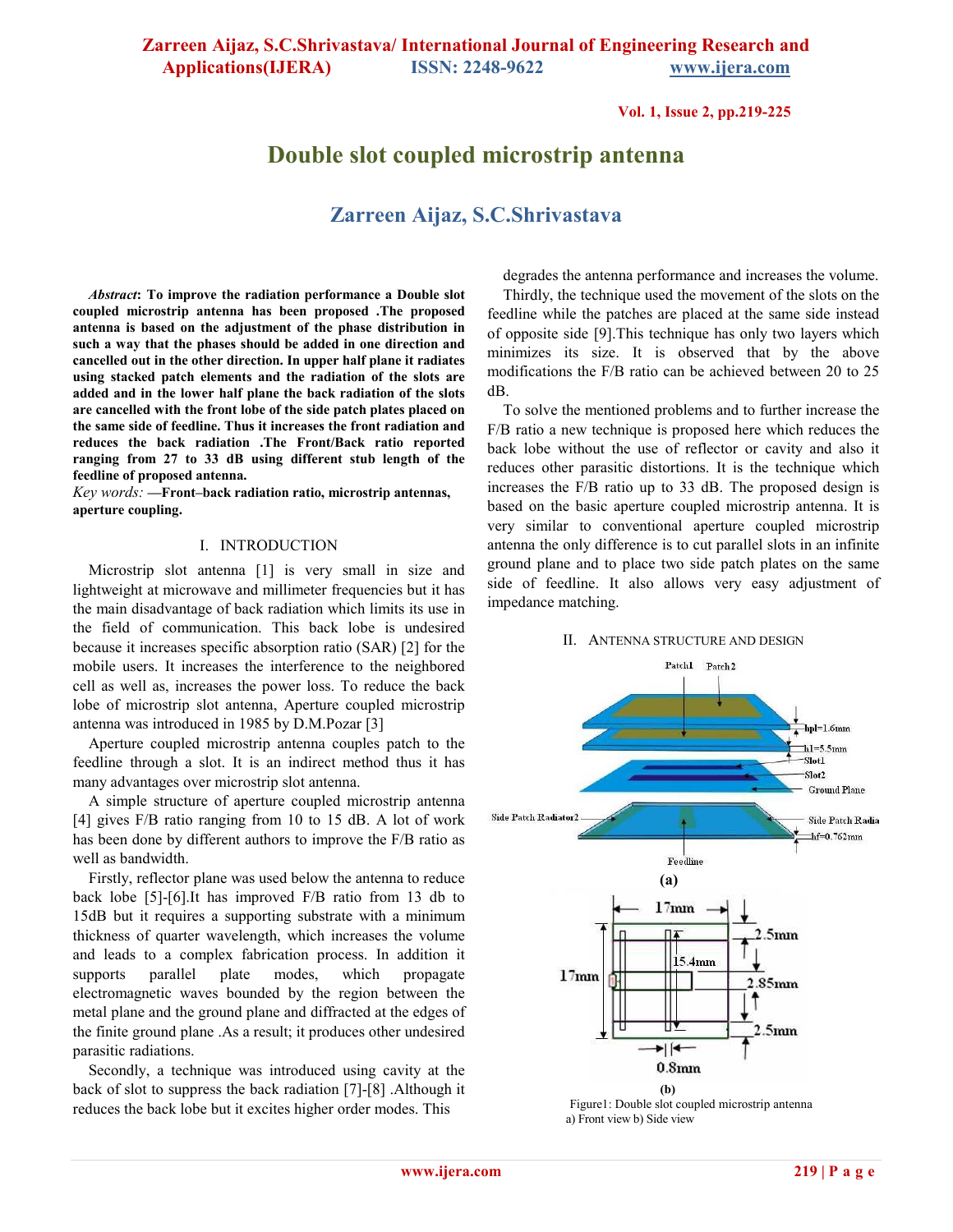**Vol. 1, Issue 2, pp.219-225**

Fig. 1 shows the cell structure of the proposed design, which is in x-y plane. It has three resonators one is slot and the other two are the patches. Two parallel slots are etched on a dielectric substrate of thickness  $h_f$  and relative permittivity of  $\epsilon r_f$  and are fed by only one microstrip feed line. Substrate for microstrip feedline is chosen RT/Duroid 5880[10].Microstrip feedline is printed on the other side of the ground plane and located at the centre of the each slot. Each slot is coupled to patch, which is printed on the opposite side of the feedline. The layer between the slot and the patch is air, which limits the effect of surface waves and enables easy adjustment of the slot-to-patch distance. The air would be replaced by honeycomb or foam to provide the structural rigidity needed for a space borne antenna. The dielectric substrate between the two patches is again RT/Duroid 5880.

Patch length determines the resonant frequency of the patch. Dimension of ground plane must be chosen large enough to replace entirely the infinite ground plane.

To obtain maximum magnetic coupling the position of the patch is placed at the center of the antenna. The feed line is at the right angle to the center of slot. Two slots are etched parallel to each other. Slot length affects the coupling level and back radiation. It should be in the range of 0.2  $\lambda$ <sup>0</sup> to  $0.3 \lambda_0$ .

The special designing of the two side patch plates are provided here to reduce the back lobe. In contrast to the combination of a slot and a microstrip patch in conventional aperture coupled microstrip antennas, the patches here are employed to reduce the radiation into the half-space that they occupy and increase the radiation in the other half-space. Therefore, the slot antenna can produce radiation patterns with a high front–back ratio. The above objective is achieved by optimizing standing wave distributions of the aperture electric field in the slot through the adjustment of the position of the patches along the axis of the slot.

The main objective of this proposed design is to increase F/B ratio of the antenna. It is observed that the movement of the two parallel slots on the patch plates and the adjustment of the stub length can reduce the back lobe.

The relative parameters of the proposed design: (for the frequency range 4.91 to 5.3 GHz)

TABLE I

RELATIVE PARAMETERS OF THE PROPOSED DESIGN

| Antenna element        | Dimensions/parameters                                                                                                |
|------------------------|----------------------------------------------------------------------------------------------------------------------|
| Patch 2<br>(Substrate) | Thickness $H_2=1.6$ mm<br>Relative Dielectric Constant $\epsilon r_2 = 2.2$ , Loss Tangent<br>$Tan\delta_2 = 0.0009$ |
| Patch 2                | Length $L_P = 17$ mm,<br>Width $W_P = 17$ mm                                                                         |
| Patch 1<br>Air)        | Thickness $H_1 = 5.5$ .mm.<br>Relative Dielectric Constant $\epsilon r_1 = 1$                                        |

|                       | Loss Tangent Tan $\delta_1 = 0$                     |  |  |
|-----------------------|-----------------------------------------------------|--|--|
| Patch1                | Length $L_P = 17$ mm,                               |  |  |
|                       | Width $W_P = 17$ mm                                 |  |  |
|                       |                                                     |  |  |
| Aperture              | Length $L_a = 15.4$ mm,                             |  |  |
|                       | Width $W_a = 0.8$ mm                                |  |  |
|                       |                                                     |  |  |
| <b>Feed Substrate</b> | Thickness $H_f = 0.762$ mm.                         |  |  |
| (RT/Duroid 5880)      | Relative Dielectric Constant $\epsilon r_f = 2.2$ , |  |  |
|                       | Loss Tangent Tan $\delta_f$ = 0.0009                |  |  |
| Microstrip Feed Line  | Width $W_f$ = 2.85 mm,                              |  |  |
|                       | <b>Case1:</b> Length $Lf_1 = 11.95$ mm,             |  |  |
|                       | Stub Length $L_{s1}$ =3.425 mm                      |  |  |
|                       | Case2: Length $L_f$ = 12.35 mm,                     |  |  |
|                       | Stub Length $L_{s2}$ =3.825 mm                      |  |  |
|                       | <i>Case3</i> : Length $L_f$ 3 = 12.55 mm,           |  |  |
|                       | Stub Length $L_{s3}$ =4.025 mm                      |  |  |
|                       | <b>Case4:</b> Length $L_f$ = 12.75 mm,              |  |  |
|                       | Stub Length $L_{s4}$ =4.225 mm                      |  |  |
|                       |                                                     |  |  |

#### III. SIMULATION AND RESULT

The analysis is based on the solution of the integral equations solved in spectral domain using full wave moment method [11]-[13].

The main objective is to find out the best possible radiation field with the parallel slots and the two side patch plates used. The simulation tool used here IE3D software [14]. For obtaining the above goal, the cell structure consists of the two parallel slots on the ground plane, two side patch plates, two stacked patches and single microstrip feedline is considered.

Spacing of the slots and stub length of the feedline are the two parameters which affects the performance. In this paper the stub length is taken as variables to find out best possible F/B ratio. For different values of the stub lengths, the radiation performance plotted and F/B ratio is calculated. It is concluded that F/B ratio can be achieved up to 33 dB.

 The antenna operates from 4.91 GHz to 5.3 GHz frequency range. For the proposed design the two parameters affect the F/B ratio very much. First the spacing between the slots and second the stub length of the feed line. The width of the microstrip feed line is set for 50  $\Omega$  characteristic impedance, and the tuning length is chosen to be less than 5mm for impedance matching.

*The influence of the stub length variation on the radiation pattern:* 

Four different structures are described, in which the stub length varies from 3.425 mm to 4.225mm. The spacing between the slots is 7 mm. For the four different stub lengths of the feed line F/B ratio of the antenna varies between 27dB to 33db. Figures 2, 3, 4 and 5 shows the radiation patterns for F/B ratio 27 dB, 30 dB, 32 dB and 33 dB. The combination of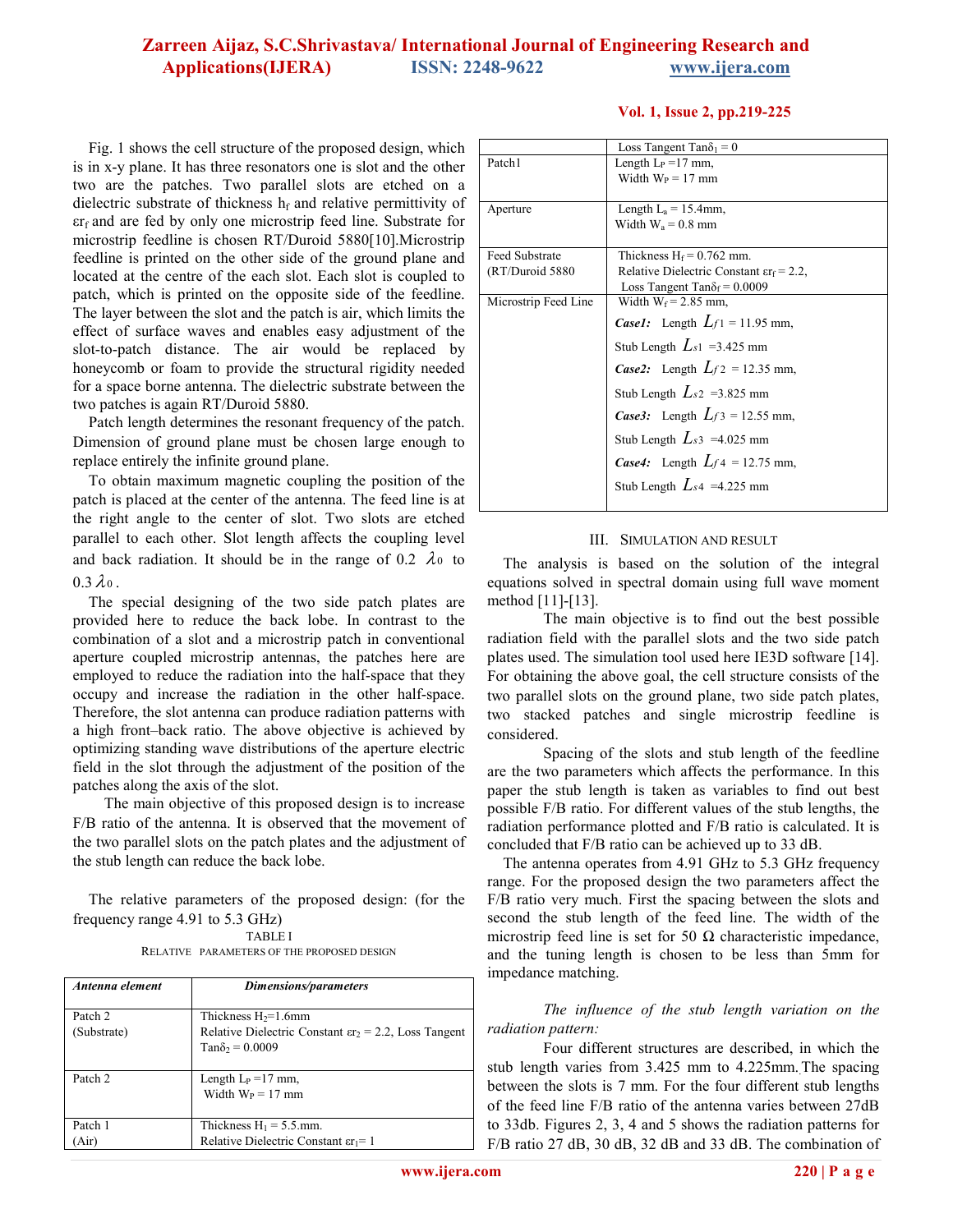### **Vol. 1, Issue 2, pp.219-225**

the two parallel slots and the two parallel side patch plates with the varying stub length are used to increase the radiation in one half space while to reduce in the other half space .The working of the proposed antenna is based on the adjustment of the SWR distribution of the two parallel slots on the two side patch plates.



(a)



 Figure2: Radiation patterns for Ls=3.425mm (a)At resonance frequency=5.13 GHz and stub length=3.425 mm, for phi=0 and phi=90 (b) At frequency=5.2 GHz and stub length=3.425 mm, for phi=0 and phi=90(c) At frequency=5.2 GHz and stub length=3.425 mm, for phi-0 (deg).

#### *Case 1: Stub length=3.425mm*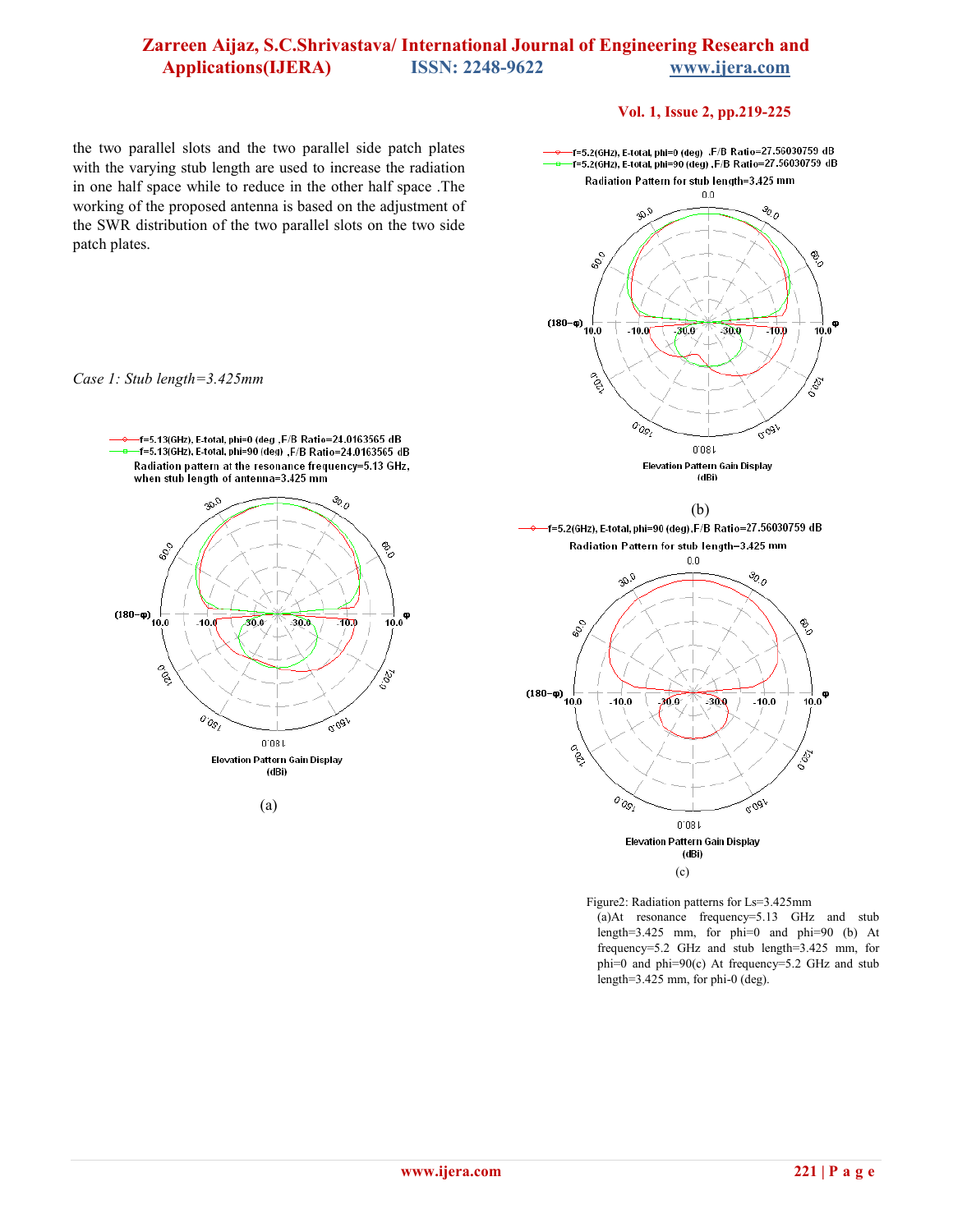### **Vol. 1, Issue 2, pp.219-225**

*Case 2: Stub length=3.825mm* 

–f=5.11(GHz), E-total, phi=0 (deg),F/B Ratio=24.85dB<br>–f=5.11(GHz), E-total, phi=90 (deg) ,F/B Ratio=24.85dB Radiation pattern at the resonance frequency=5.11 GHz, when stub length of antenna=3.825 mm  $\frac{3}{2}$  $a_{\Phi}$ ್ಯೈ  $\frac{6}{3}$  $(180-\varphi)\begin{array}{c} 1 \ -20.0 \end{array}$  $\frac{1}{10.0}$  $-10.0$  $30.9$  $-30.0$  $70p$ **PSD** 18g  $o_{og}$ gogl  $0.08$  f Elevation Pattern Gain Display (dRi)

(d)

f=5.2(GHz), E-total, phi=90 (deg), F/B Ratio=30.53403022 mm Radiation Pattern at stub length=3.825 mm



Figure 3: Radiation pattern for Ls=3.825mm

(d)At resonance frequency=5.11 GHz and stub length=3.825 mm, for phi=0 and phi=90 (e) At frequency=5.2 GHz and stub length=3.825 mm, for phi=0 and phi=90(f) At frequency=5.2 GHz and stub length=3.825 mm, for phi-0 (deg).



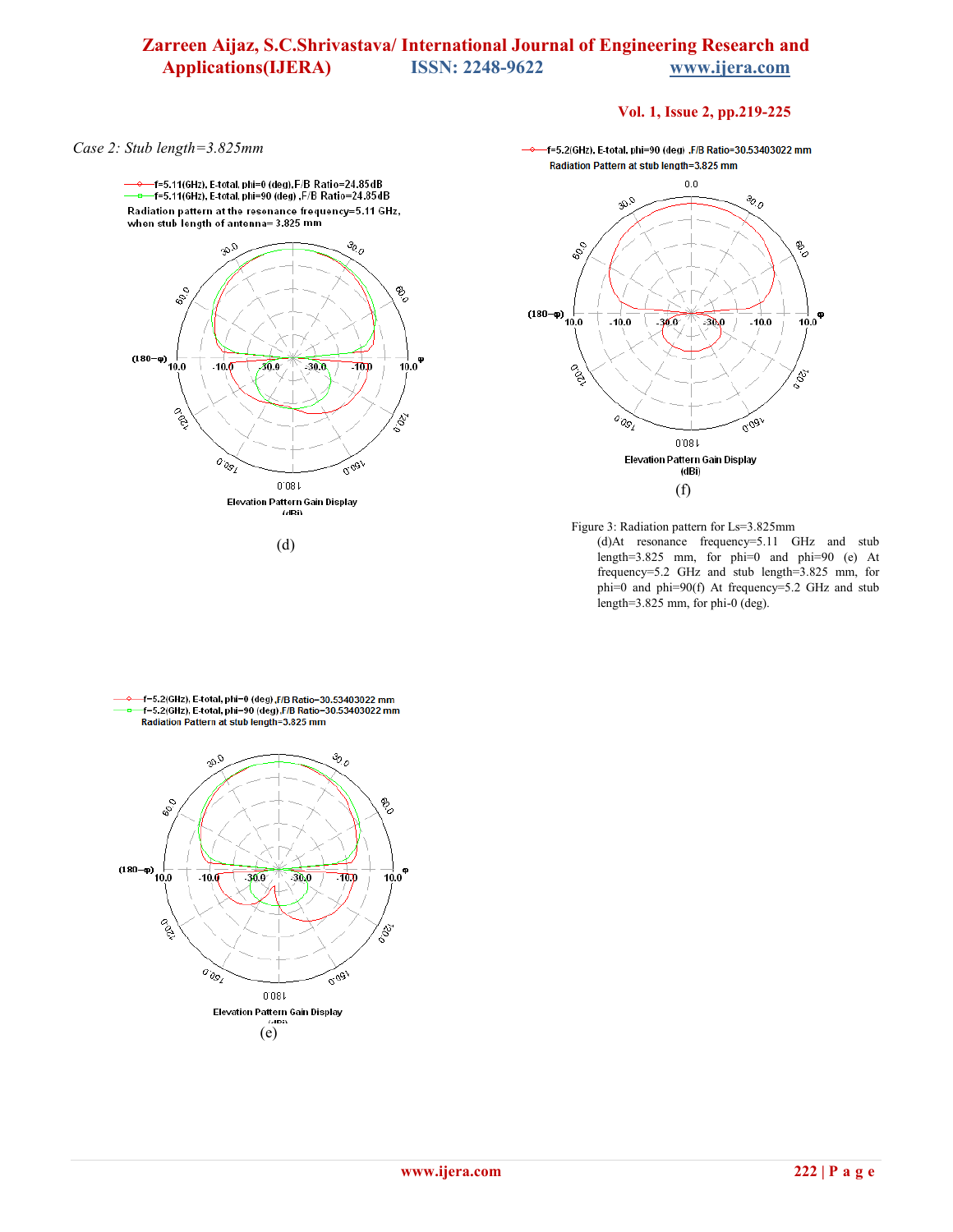### **Vol. 1, Issue 2, pp.219-225**

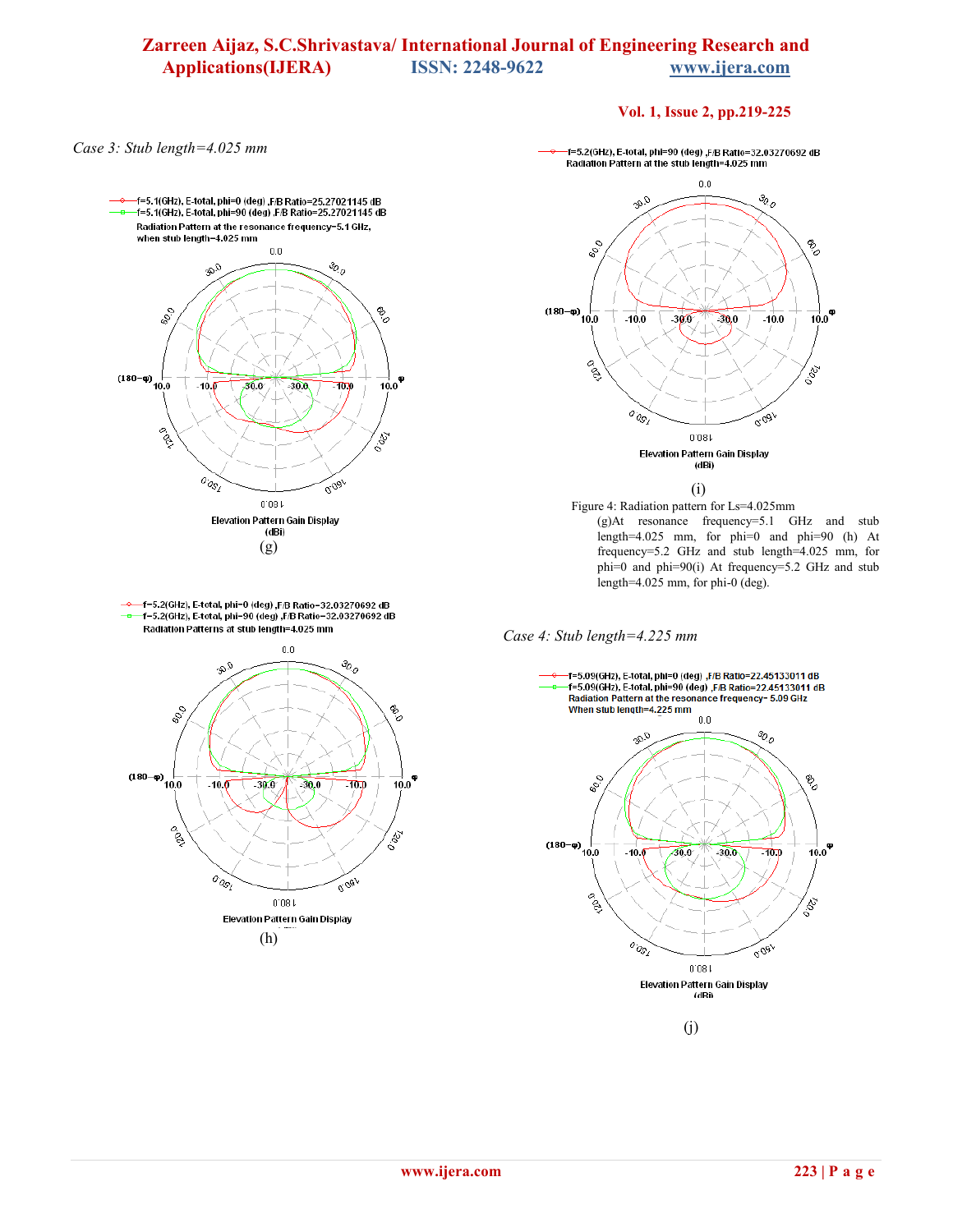### **Vol. 1, Issue 2, pp.219-225**



 $(k)$ 

*Comparison of F/B Ratios at different stub lengths:*



Figure 6: Plot between F/B ratios at different stub lengths versus frequency

| Sr.no. | Frequency(GHz) | Stub length(mm) | Return $loss(dB)$ |
|--------|----------------|-----------------|-------------------|
|        | 5.09           | 4.225           | $-27.15$          |
|        | 5.1            | 4.025           | $-42.74$          |
|        | 5.11           | 3.825           | $-28.67$          |
|        | 5.13           | 3.425           | $-18.67$          |



(l)



The influence of variation of the stub lengths on the return loss is shown in Fig.7.When the stub length is 4.025mm, the antenna resonates at 5.1 GHz and corresponding return loss is -42.74 dB. This is the minimum return loss. Bandwidth achieved for the proposed structure is between 6-7%.



Figure7: Return loss of the proposed antenna. Brown –Return loss at stub length=3.425 mm Green- Return loss at stub length=3.825 mm Blue- Return loss at stub length=4.025 mm. Red- Return loss at stub length=4.225 mm